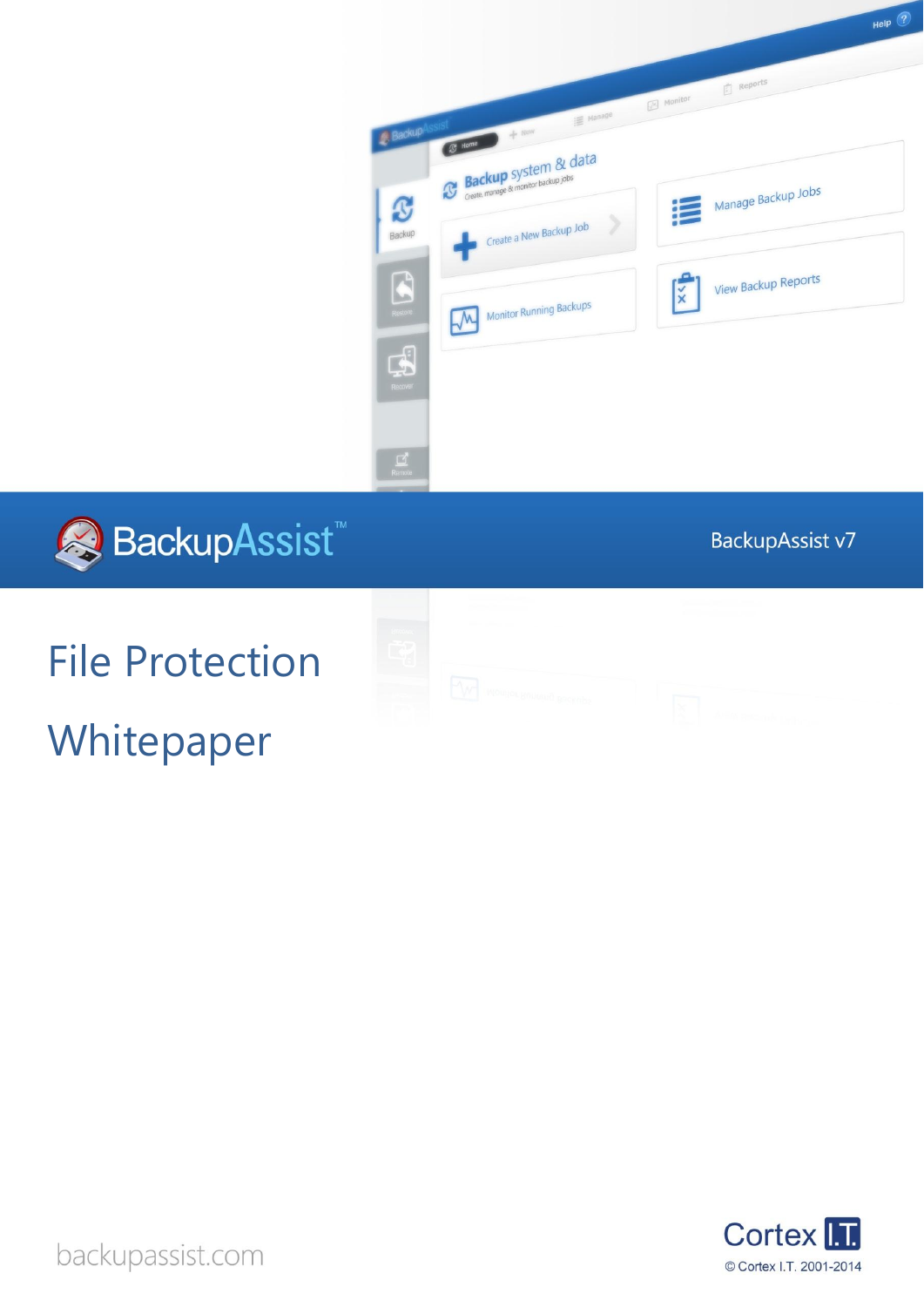## **Contents**

| 1. |  |
|----|--|
|    |  |
|    |  |
|    |  |
|    |  |
|    |  |
| 2. |  |
|    |  |
|    |  |
|    |  |
|    |  |
| 3. |  |
|    |  |
|    |  |
|    |  |
|    |  |
| 4. |  |
| 5. |  |
| 6. |  |
|    |  |
|    |  |
|    |  |
|    |  |
| 7. |  |
| 8. |  |
|    |  |
|    |  |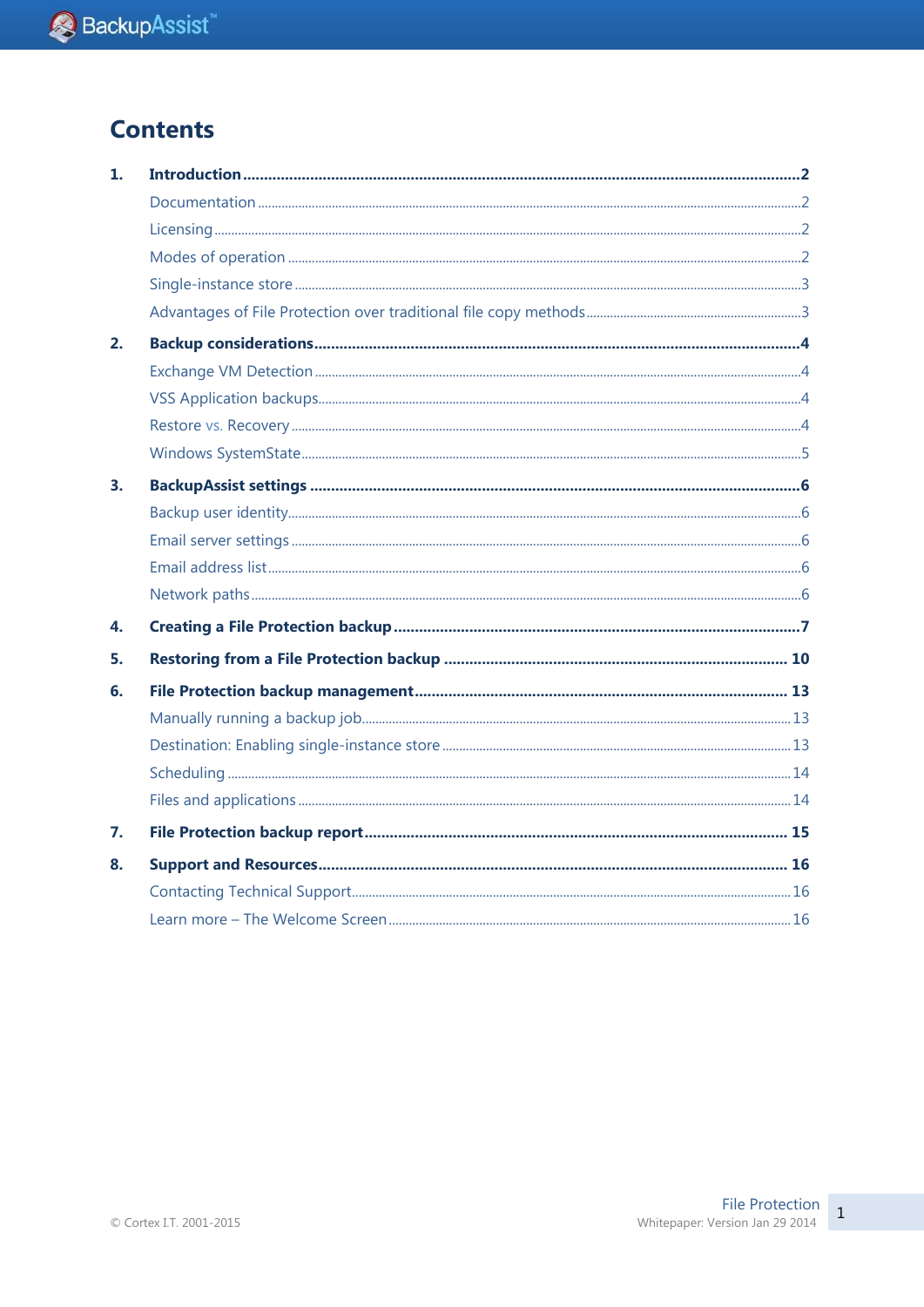# 1. Introduction



BackupAssist File Protection is a feature for administrators who want a powerful, yet simple, file backup solution out-ofthe-box. File Protection can be configured in minutes to create scheduled backup jobs without the need for complex scripts or settings.

File Protection backups replicate data to backup media and can take advantage of technologies such as *data encryption*, *backup-with-history replication* and *single-instance store*. File Protection can be used with other BackupAssist technologies, such as System Protection and RecoverAssist, for a complete data protection and data recovery solution.

## Documentation

This whitepaper provides a comprehensive guide to BackupAssist File Protection and can be used in conjunction with other BackupAssist guides.

- For information on backing up files over the internet see the [File Protection with Rsync](http://www.backupassist.com/education/whitepapers/rsync_file_protection_whitepaper.html) Whitepaper
- For information on the BackupAssist Backup tab, see the [BackupAssist Backup Tab Whitepaper.](http://www.backupassist.com/education/whitepapers/backup_whitepaper.html)
- For information on the BackupAssist Restore tab, see the [BackupAssist Restore Tab Whitepaper.](http://www.backupassist.com/education/whitepapers/restore_whitepaper.html)
- For information on the BackupAssist Recover tab, see the [BackupAssist Recover Tab Whitepaper.](http://www.backupassist.com/education/whitepapers/recover_whitepaper.html)

#### Licensing

File Protection is a standard feature included with the BackupAssist license. To back up data across the internet with Rsync requires the *Rsync Add-on* license, once the initial trial period has expired. Please contact your local BackupAssist reseller or distributor for pricing information, or visit [www.BackupAssist.com.](http://www.backupassist.com/)

For instructions on how to activate / deactivate license keys, visit our [Licensing BackupAssist page.](http://www.backupassist.com/education/whitepapers/licensing_backupassist.html)

## Modes of operation

File Protection offers two modes of operation: mirror and backup-with-history. For backups to removable media, the mode can be selected at the *Set up Destination* step when a backup job is created. For other media types, the mode is defined by the *schedule* selected in the *schedule* step.

#### **Mirror mode**

The Mirror mode creates an exact replica of your files and folders (as the data appeared at the time of the backup). Only one backup will be stored at any one time, with no history available. This mode is useful for situations where a primary drive or a server needs to be replaced quickly.

#### **Backup-with-history mode**

The *Backup-with-history* mode creates a new set of backup data in a uniquely named folder each time a backup job runs. Backups created using this mode are useful for maintaining version history over a long period of time. For backup jobs to disk-based destinations, you can even configure backup storage options to make sure that disk space on the backup destination is properly utilized.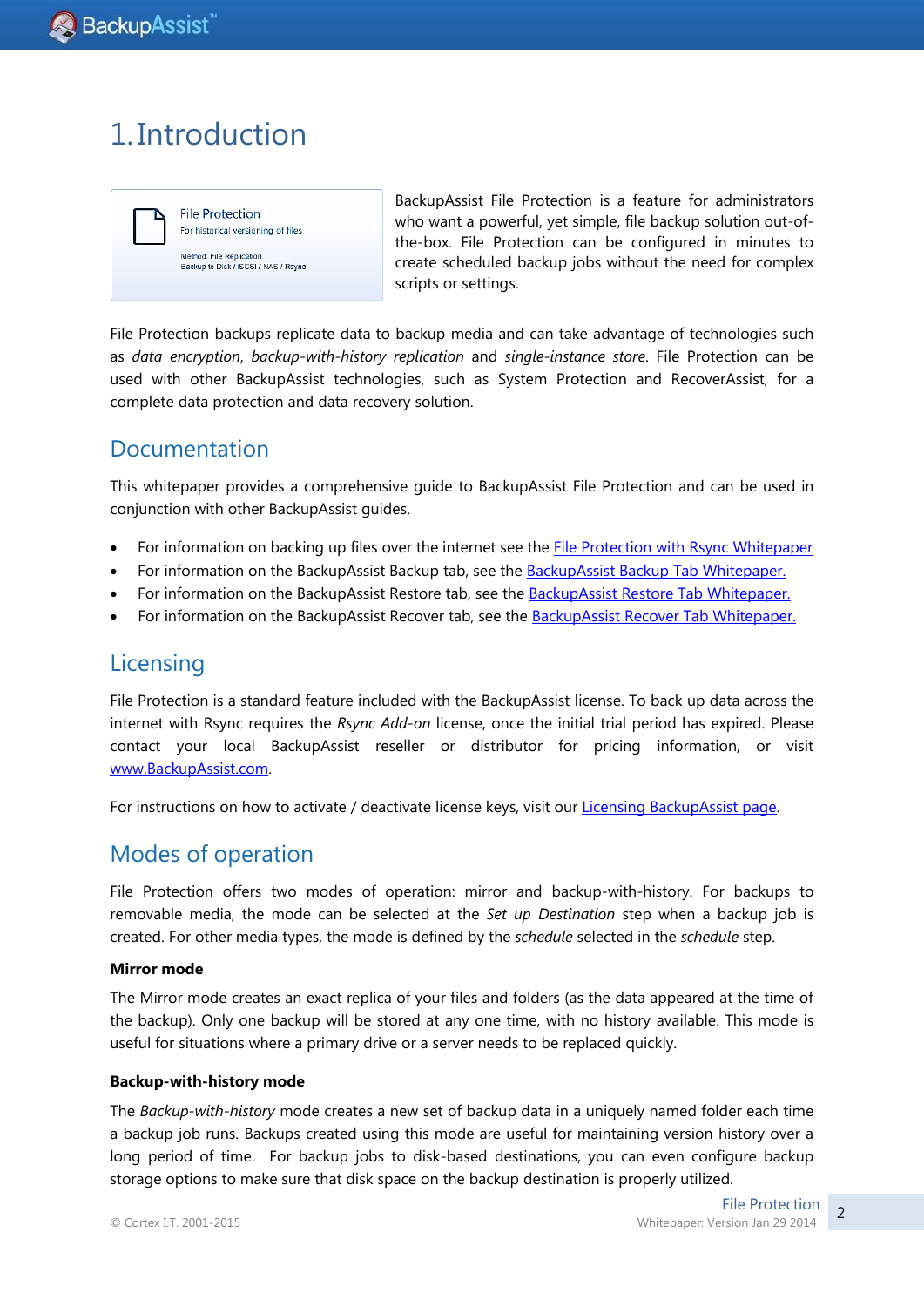#### Single-instance store

BackupAssist's File Protection includes a powerful replication technology called single-instance store. With single-instance store enabled, only one unique copy of each file is stored on your backup device. Single-instance store backups are similar to incremental backups, because only new or modified files are actually copied to your backup device each time a backup runs. This saves time and disk space.

The single-instance store process is completely transparent. If no previous backup exists on the backup device, BackupAssist will perform a full backup of the selected data. For subsequent backups, only new or modified files will be backed up, but a new and complete backup set will appear on your backup device. This backup takes no more space than the new and modified files that were copied there.

If you view the backup destination, it will look as if a full backup was performed – refer to the backup report to confirm if a single-instance store is working correctly.

**Important**: File Protection backups cannot use single-instance store when the backup is saved on a ReFS formatted destination. This means all of the data will be backed up each time the backup job runs.

## <span id="page-3-0"></span>Advantages of File Protection over traditional file copy methods

**No scripting required:** Easily set up basic mirroring backups for important files, or comprehensive archival backups with hundreds of days of backup history to restore from.

**Fully automated scheduling:** Backup jobs are automated with BackupAssist's one-click scheduler. The scheduler provides a selection of pre-configured, customizable backup schemes to choose from.

**Fully automated monitoring:** You will receive an automated email report after each backup job to inform you of the backup's success or failure.

**Multiple restore points**: Create a series of mirror backups on your backup device, one for each day. To restore, simply copy the files back to the relevant folder or use the BackupAssist Restore Console.

**Independent encryption:** Encryption (via TrueCrypt) can be set on the backup destination without affecting the data source.

**Volume Shadow Copy Service support:** BackupAssist is a VSS-aware application, so File Protection backups can detect VSS applications such as Exchange, SQL, Hyper-V and SharePoint.

**Preserve certain NTFS attributes:** A File Protection backup is able to preserve certain NTFS file attributes, set on the original source files. If you want to maintain NTFS file attributes we recommend you choose a backup destination formatted in NTFS. Preservation of NTFS attributes is enabled by default on destinations that support it.

| File attributes at destination     | Preserved? |  |  |
|------------------------------------|------------|--|--|
| Windows File Attributes            |            |  |  |
| Creation time                      |            |  |  |
| Last modified time                 |            |  |  |
| NTFS security (ACLs)               | ✓∗         |  |  |
| NTFS alternate data streams (ADSs) |            |  |  |

\* Excludes Linux destinations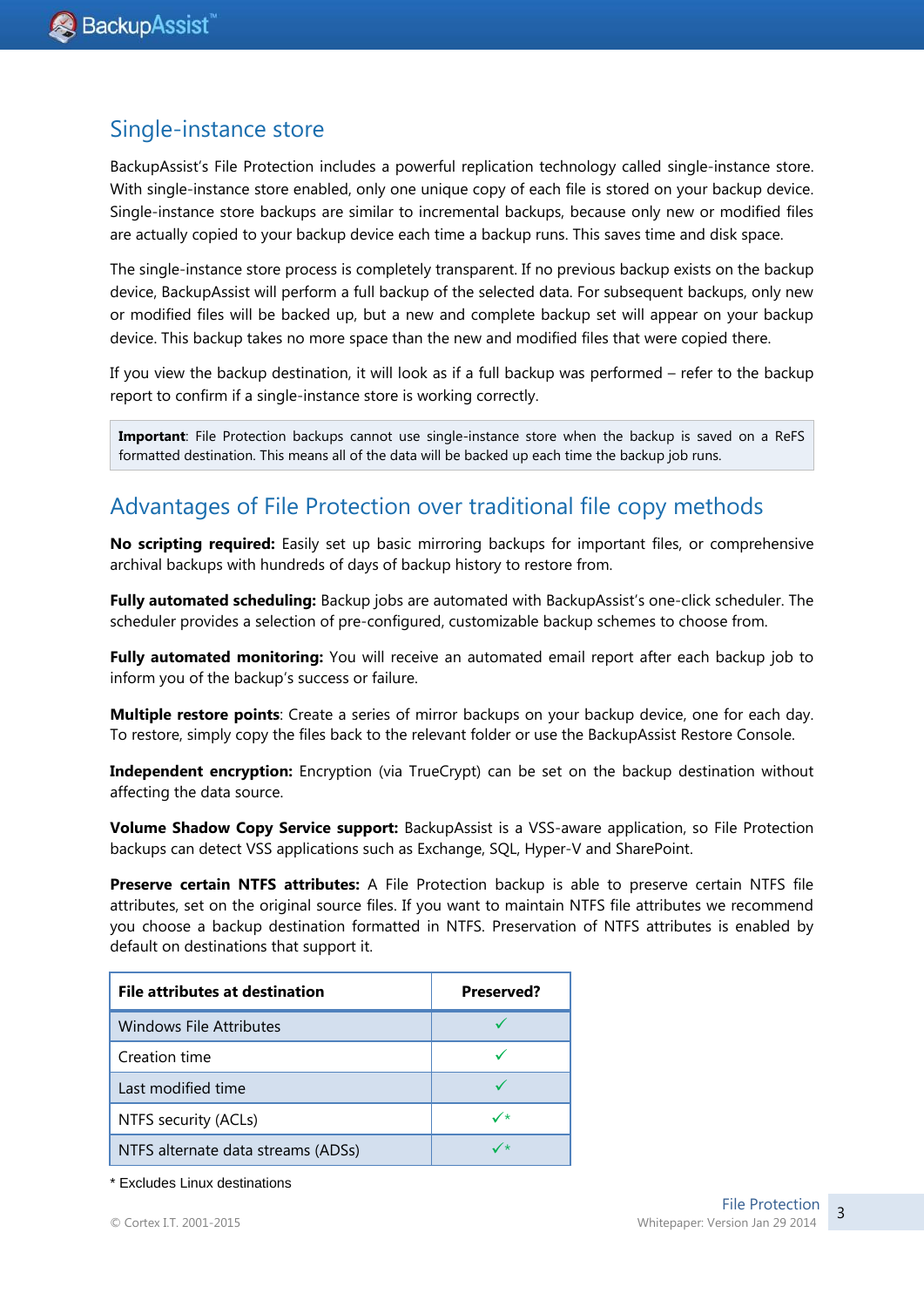# 2.Backup considerations



Before creating a backup job, it is important to understand what backup and restore options are available. This section provides guidance on some key considerations.

## <span id="page-4-0"></span>Exchange VM Detection

If your backup job contains a Hyper-V guest with an Exchange Server, the authentication information for that guest should be entered into the **Exchange VM Detection** tab on the **Selection** screen when you create the backup job. With these credentials, BackupAssist can detect what guests have an Exchange Server, and list the EDB file available for each guest when you perform a restore using the Exchange Granular Restore console

The Exchange VM Detection tab will appear when the Hyper-V role is installed and running on the server. If you are backing up multiple Exchange guests, each one should have the same username and password.

The Hyper-V process is automated but the restore requires both the *Exchange Granular Restore Addon and the Hyper-V Granular Restore Add-on* licenses.

## VSS Application backups

The Volume Shadow Copy Service (VSS) is a Microsoft Windows Service that creates a copy of an application's data so the data can be backed up while the application is running. This means the data will not change or be locked while a backup is taking place. BackupAssist is VSS-aware, so File Protection, File Archiving and System Protection backups can detect VSS applications such as Exchange, SQL, Hyper-V and SharePoint. BackupAssist will display a VSS application as an application container during the *Destination* step of the backup job's creation. You can select the container or individual components and BackupAssist will select the files that need to be backed up.

In some cases, only applications that are running will be detected. If an application is not listed, try restarting the application and the VSS service and then click the *Refresh* button in BackupAssist.

For Windows Small Business Server 2003, a registry entry modification is needed to see an Exchange Server. See our online blog post, **Backing up Exchange with SBS 2003**, for more information.

## Restore vs. Recovery

A restore is the process of accessing a backup and restoring it to the original (or a new) location, if your data is lost, corrupted or if you want an earlier version of that data. However, if your computer cannot start itself, you may need to perform a recovery.

A recovery is the process by which a computer is recovered after hardware has been replaced or an operating system failure has occurred, and your computer can no longer start itself. To perform a recovery you need a bootable media to start your computer, and an image backup that the bootable media can use to recover your operating system, data and applications.

For more information on data recovery, see the [Recover tab & RecoverAssist Whitepaper.](http://www.backupassist.com/education/whitepapers/recover_whitepaper.html)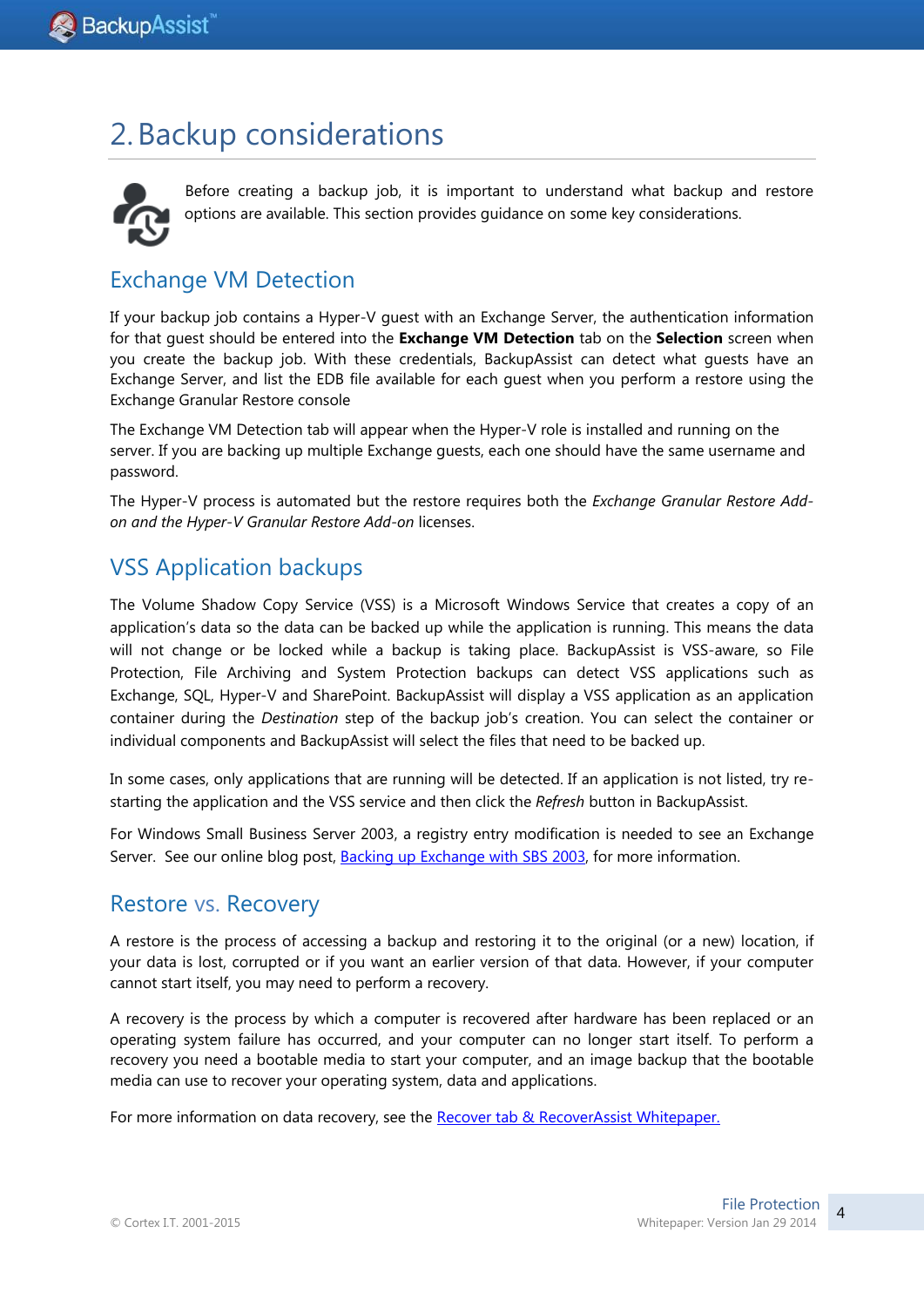## Windows SystemState

#### **Overview**

In previous versions of BackupAssist, Windows SystemState was called System State and it was available during the creation of a backup job. The Windows SystemState option is now selected by editing a backup job after it has been created. There are exceptions, as shown in the table below.

A Windows SystemState backup contains some of the important files, registry values and settings that are used by the Windows operating system. It does NOT back up the operating system itself. This means a Windows SystemState backup can be used to restore the settings your computer had at an earlier point in time, but it will not allow you to recover your computer. A Windows SystemState backup can be helpful if your computer is encountering errors and you want to restore your settings to an earlier point in time, before the errors occurred.

Because Windows SystemState requires a functioning computer, and can only *restore* Windows settings, we recommend that a bare-metal backup is used. A bare-metal backup can restore Windows SystemState data, and it can ALSO be used to perform a *recovery* of your computer, when used with a Windows recovery environment, like RecoverAssist.

#### **Selecting Windows SystemState**

Windows SystemState can be selected after a backup job has been created, if you have enabled the *Windows settings*. The exceptions, considerations and steps required are explained below:

|                                            | <b>NTBackup</b><br>(Windows<br>2003) | <b>File Archiving, File</b><br><b>Protection and System</b><br><b>Protection backup jobs</b> | <b>File Archiving</b><br>zip-to-tape<br>backup jobs | <b>File Protection</b><br><b>Rsync backup</b><br>jobs |
|--------------------------------------------|--------------------------------------|----------------------------------------------------------------------------------------------|-----------------------------------------------------|-------------------------------------------------------|
| During the creation of a<br>new backup job | <b>YES</b>                           | <b>NO</b>                                                                                    | NO                                                  | NO                                                    |
| By editing an existing<br>backup job       | <b>YES</b>                           | YES, if enabled                                                                              | <b>YES</b>                                          | NO                                                    |

This table shows what backup jobs can include Windows SystemState.

#### **To enable Windows SystemState**:

- 1. Select the BackupAssist *Settings tab*.
- 2. Select *Windows settings***.**
- 3. Tick *Enable v6 compatible Windows SystemState selection***.**
- Backup jobs created in earlier versions of BackupAssist (that included System State) will have the setting enabled by default in BackupAssist v7.
- Zip-to-tape backup jobs will not need to enable this setting, to select Windows SystemState.

#### **To select Windows SystemState**:

- 1. Select the BackupAssist *Backup tab*, and then select the *Manage* menu.
- 2. Select the *backup job* that you want to modify, and then select *Edit* from the menu.
- 3. Select *Files and applications* from the left pane.
- 4. Select *Windows SystemState* at the top of the data selection pane.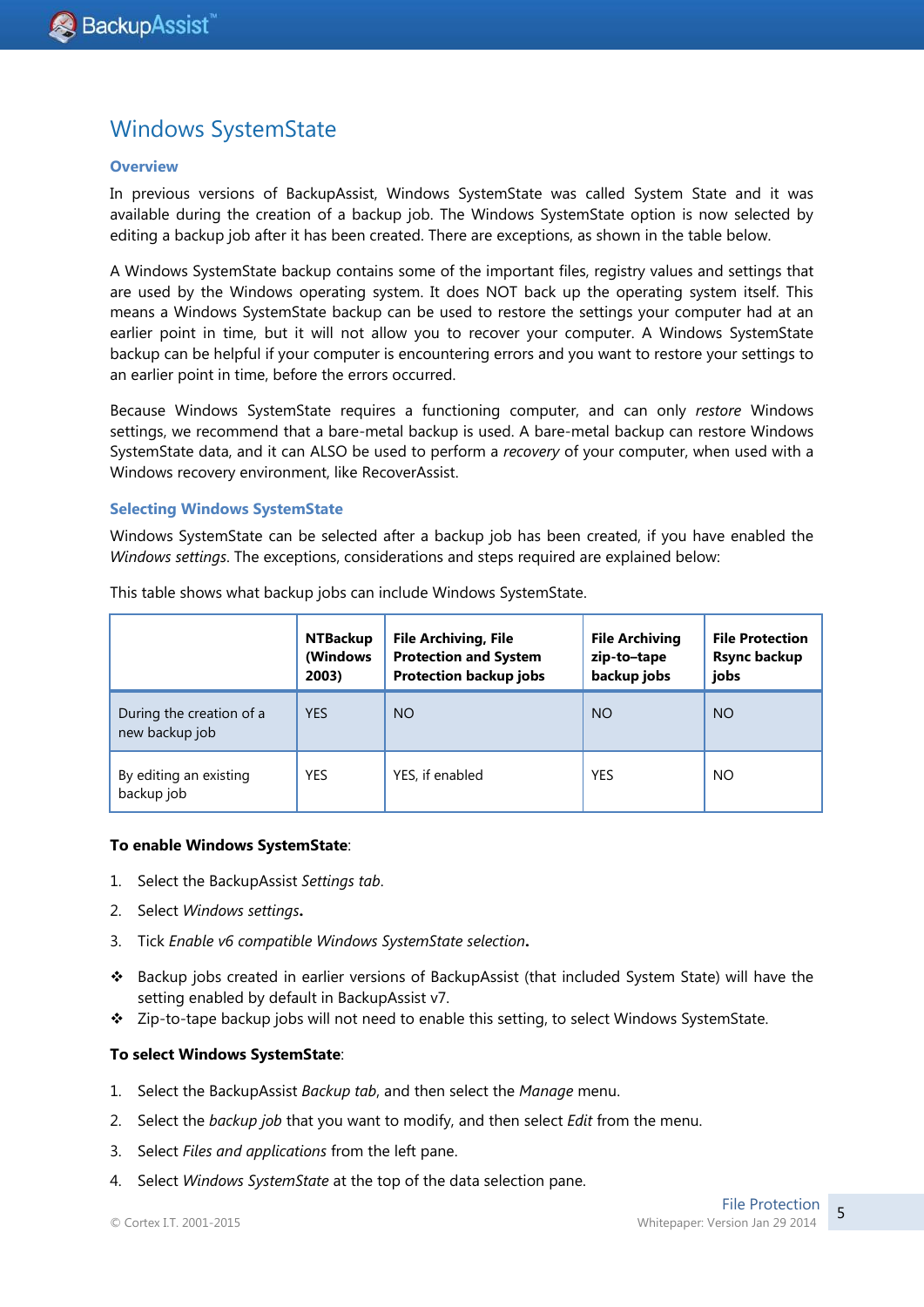# <span id="page-6-1"></span>3.BackupAssist settings



When creating a backup job, there are some global settings that should be configured in BackupAssist. If they are not configured, you will be prompted to complete them during the creation of your first backup. It is recommended that this is done in advance.

<span id="page-6-0"></span>BackupAssist's settings can be entered and modified using the selections available in the **Settings tab.**  Clicking on the *Settings tab* will display the selections as icons. Four of these are used when creating new a backup job and each one is described below:

## Backup user identity

Backup jobs require an administrator account with read access to the data source, and full read-write access to the backup's destination. It is recommended that a dedicated backup account is created for this purpose. The account's details are entered here and your backup jobs will be launched using these credentials. The account's permissions will be validated both when the backup user identity is entered and when the job is executed. If no account is specified or the account has insufficient permissions, the backup job will fail and note the error in the backup report.

A video explaining the creation of a backup user identity can be found on our, [Videos Webpage.](http://www.backupassist.com/education/videos.html)

#### Email server settings

This menu item is used to enter the details of the SMTP server used by BackupAssist to send email notifications. The SMTP server must be configured if you want to have an email *Notifications* step enabled when you create a backup job.

## Email address list

This menu item is used to define and store the email addresses of potential notification recipients. The list will be used to populate the recipient selection screen when configuring an email notification for a backup job. Any email addresses entered during the creation of a new notification are automatically added to the *Email address list*.

#### Network paths

This option allows you to enter access credentials for networks, domains and drives that the default account (specified in the *Backup user identity)* does not have access to. Enter or browse to the location and add it to the *Path list*. The *Edit* option will allow you to enter an authentication account, specifically for that path. When you create a backup job to a remote location, that location will be automatically added here.

Having multiple connections to a resource using the same logon credentials can generate a Windows error, such as the [BA260 NAS error.](http://kb.backupassist.com/articles.php?aid=2696) It is therefore recommended that you avoid having mapped shares on the computer running BackupAssist that are the same as the paths configured in BackupAssist.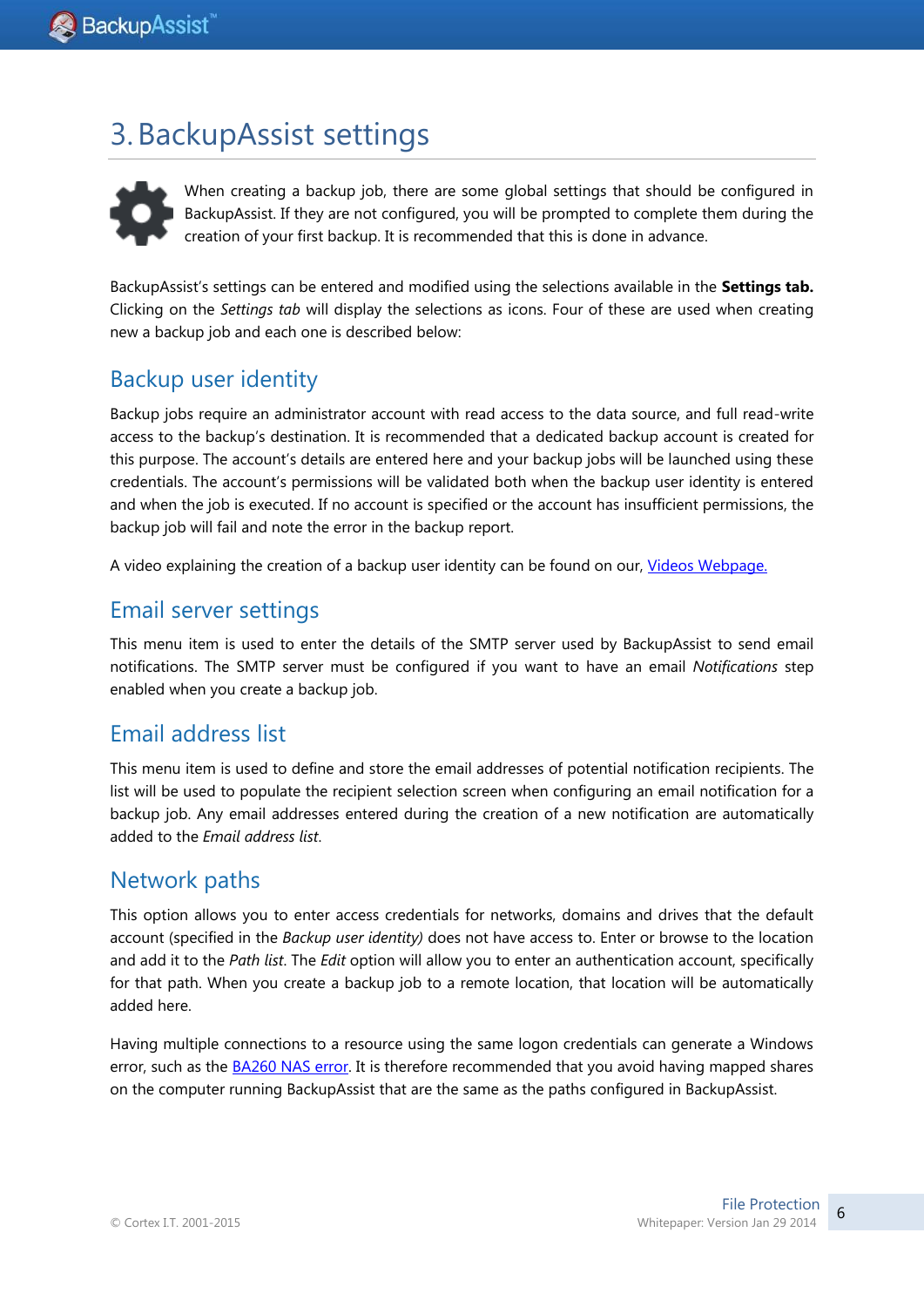# 4.Creating a File Protection backup



The following instructions describe how to create a backup job using BackupAssist File Protection.

Launch BackupAssist and follow the steps outlined below:

- 1. Select the **Backup** tab, and click **Create a new backup Job**
- 2. Select **File Protection**

If this is the first time you have created a backup job, you will be asked to provide a *Backup user identity* if one has not been defined. See the section above[, BackupAssist settings,](#page-6-0) for guidance.

3. **Selections:** The selections screen is used to select the data and applications that you would like to back up. Any VSS applications detected will be displayed here as application directory containers.

An [Exchange VM Detection](#page-4-0) tab will be available if you are backing up an Exchange VM guest.

Select the volumes, folders, files and applications that you want to back up, and click **Next.**

4. **Destination media:** The destination screen is used to select the type of media that you want to back your data up to. This step's name will change to the media type selected, when you click next.

Select a device for your backup destination, and click **Next.**

To back up to an Rsync destination, refer to the **File Protection using Rsync Whitepaper.** 

Select **Enable TrueCrypt** if you want the backup to be encrypted. The first time you use this feature, TrueCrypt will install the encryption files.

| BackupAssist   |                               |                                                                                           |                                               |                                                                           | $\overline{2}$<br>Help     |
|----------------|-------------------------------|-------------------------------------------------------------------------------------------|-----------------------------------------------|---------------------------------------------------------------------------|----------------------------|
|                | <b>&amp; Home</b>             | <b>E</b> Manage<br>$+$ New                                                                | Monitor                                       | $\left \vec{x}\right $ Reports                                            |                            |
| $\mathbf{C}$   | <b>File Protection Wizard</b> | Select the type of backup job you would like to create<br>Where do you want your back up? |                                               |                                                                           |                            |
| <b>Backup</b>  | Selections                    |                                                                                           |                                               | Removable media                                                           |                            |
|                | <b>Destination media</b>      | <b>RDX</b>                                                                                |                                               |                                                                           |                            |
|                | Schedule                      | $^{\circ}$<br><b>External disk</b><br><b>RDX</b> drive                                    |                                               |                                                                           |                            |
|                | Set up destination            |                                                                                           |                                               | Local media & Local network                                               |                            |
| Restore        | <b>Notifications</b>          |                                                                                           |                                               |                                                                           |                            |
|                | Prepare media                 | Network location<br>Local directory                                                       | <b>iSCSI</b>                                  |                                                                           |                            |
| $\mathbb{R}^3$ | Name your backup              |                                                                                           |                                               |                                                                           |                            |
|                | Next steps                    |                                                                                           |                                               | Internet                                                                  |                            |
| Recover        |                               | RSYNO<br>RSYNC                                                                            |                                               |                                                                           |                            |
|                |                               | S3Rsync*<br>Rsync*                                                                        |                                               |                                                                           |                            |
|                |                               |                                                                                           |                                               |                                                                           |                            |
| $\Box$         |                               | * Requires additional license                                                             |                                               |                                                                           |                            |
| Remote         |                               |                                                                                           | <b>Enable TrueCrypt-compatible encryption</b> |                                                                           |                            |
| ä              |                               | П<br>$\cdot$ $\cdot$ $\cdot$                                                              | backup destination.                           | Backups will be stored in a TrueCrypt-compatible container created on the |                            |
| Settings       |                               |                                                                                           |                                               |                                                                           | $<$ Back<br>Next<br>Cancel |

**Figure 1: File Protection backup – Destination media selection screen**

7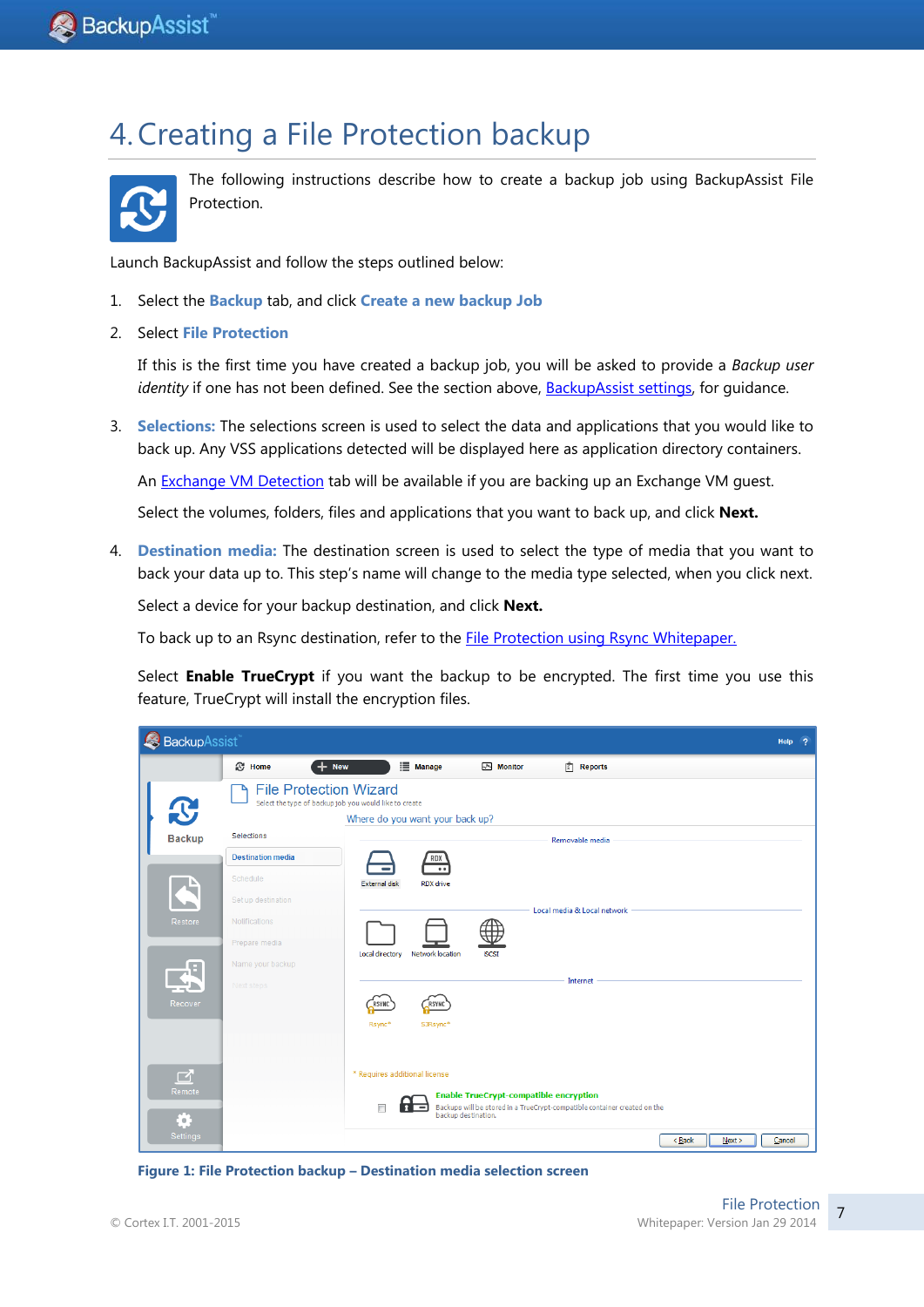- 5. **Schedule:** This screen is used to select when and how you would like the backup job to run, and how long you would like the backup to be retained for. A selection of pre-configured schedules, called schemes, will be displayed.
	- The schemes available will depend on the type of destination media selected in step 4.
	- Clicking on a scheme will display information about the schedule used.
	- The schedule can be customized after the backup job has been created.

Select an appropriate scheme, and click **Next**.

6. **Set up destination:** This screen is used to configure the location of the media selected in step 4.

The options presented will change with the type of media selected.

Configure your backup destination, and click **Next**.

| BackupAssist    |                                                                                        |                                                                                                                   |                                                                                                   |                                                                                   |                                                                                                                   | <b>Help</b><br>2 |  |  |  |
|-----------------|----------------------------------------------------------------------------------------|-------------------------------------------------------------------------------------------------------------------|---------------------------------------------------------------------------------------------------|-----------------------------------------------------------------------------------|-------------------------------------------------------------------------------------------------------------------|------------------|--|--|--|
|                 | <b>C</b> Home                                                                          | <b>New</b>                                                                                                        | <b>E</b> Manage                                                                                   | $M$ Monitor                                                                       | $ \vec{x} $ Reports                                                                                               |                  |  |  |  |
| $\mathbf{C}$    |                                                                                        | <b>File Protection Wizard</b><br>Select the type of backup job you would like to create<br>External disk settings |                                                                                                   |                                                                                   |                                                                                                                   |                  |  |  |  |
| <b>Backup</b>   | Selections                                                                             |                                                                                                                   | Where are your hard drives connected?                                                             |                                                                                   |                                                                                                                   |                  |  |  |  |
|                 | <b>External disk</b>                                                                   |                                                                                                                   | locally - directly to this computer                                                               |                                                                                   |                                                                                                                   |                  |  |  |  |
|                 | Schedule                                                                               | Drive letter:                                                                                                     | ۰                                                                                                 | Detect                                                                            |                                                                                                                   |                  |  |  |  |
|                 | Set up destination                                                                     |                                                                                                                   | Path on drive: \<br>Insert variable<br>Safely eject the hard drive after the backup has completed |                                                                                   |                                                                                                                   |                  |  |  |  |
| Restore         | Back up to my prepared media, even if it is at the wrong drive letter<br>Notifications |                                                                                                                   |                                                                                                   |                                                                                   |                                                                                                                   |                  |  |  |  |
|                 | Prepare media                                                                          |                                                                                                                   |                                                                                                   | Remotely - to another computer, and shared over the network                       |                                                                                                                   |                  |  |  |  |
|                 | Name your backup                                                                       | UNC path to drive:                                                                                                | Choose how you wish to replicate your data:                                                       |                                                                                   | m.                                                                                                                |                  |  |  |  |
|                 | Next steps                                                                             | <b>Mirror</b>                                                                                                     |                                                                                                   | Creates one exact replica of your selected files and folders to the backup device |                                                                                                                   |                  |  |  |  |
| Recover         |                                                                                        | Sackup with history                                                                                               |                                                                                                   |                                                                                   | Creates a separate replica of your selected files and folders - one for each day - providing for archival backups |                  |  |  |  |
|                 |                                                                                        |                                                                                                                   | How many disks do you have for your backups?                                                      |                                                                                   |                                                                                                                   |                  |  |  |  |
|                 |                                                                                        |                                                                                                                   | Number of disks for daily backups:                                                                | $2\frac{4}{7}$                                                                    |                                                                                                                   |                  |  |  |  |
| Remote          |                                                                                        |                                                                                                                   |                                                                                                   |                                                                                   |                                                                                                                   |                  |  |  |  |
| o               |                                                                                        |                                                                                                                   |                                                                                                   |                                                                                   |                                                                                                                   |                  |  |  |  |
| <b>Settings</b> |                                                                                        |                                                                                                                   |                                                                                                   |                                                                                   | $Back$<br>Next                                                                                                    | Cancel           |  |  |  |

**Figure 2: BackupAssist File Protection – Set up destination screen**

- If your media is removable, you can set the media to eject after the backup job has finished.
- If your media is a removable drive, you can select either *Mirror* or *Backup-with-history* for the replication mode. For non-removable media, the mode is determined by the scheme in step 5.
- If you selected *TrueCrypt* for data encryption, you will be prompted to create a password.

Note: It is important that you keep a copy of your password in a safe place, as we cannot retrieve passwords if they are lost or forgotten.

 **Mail Server:** If you have not configured an SMTP mail server for BackupAssist, you will be prompted to provide those details after the backup destination step has been completed. See the [BackupAssist settings](#page-6-1) section for guidance.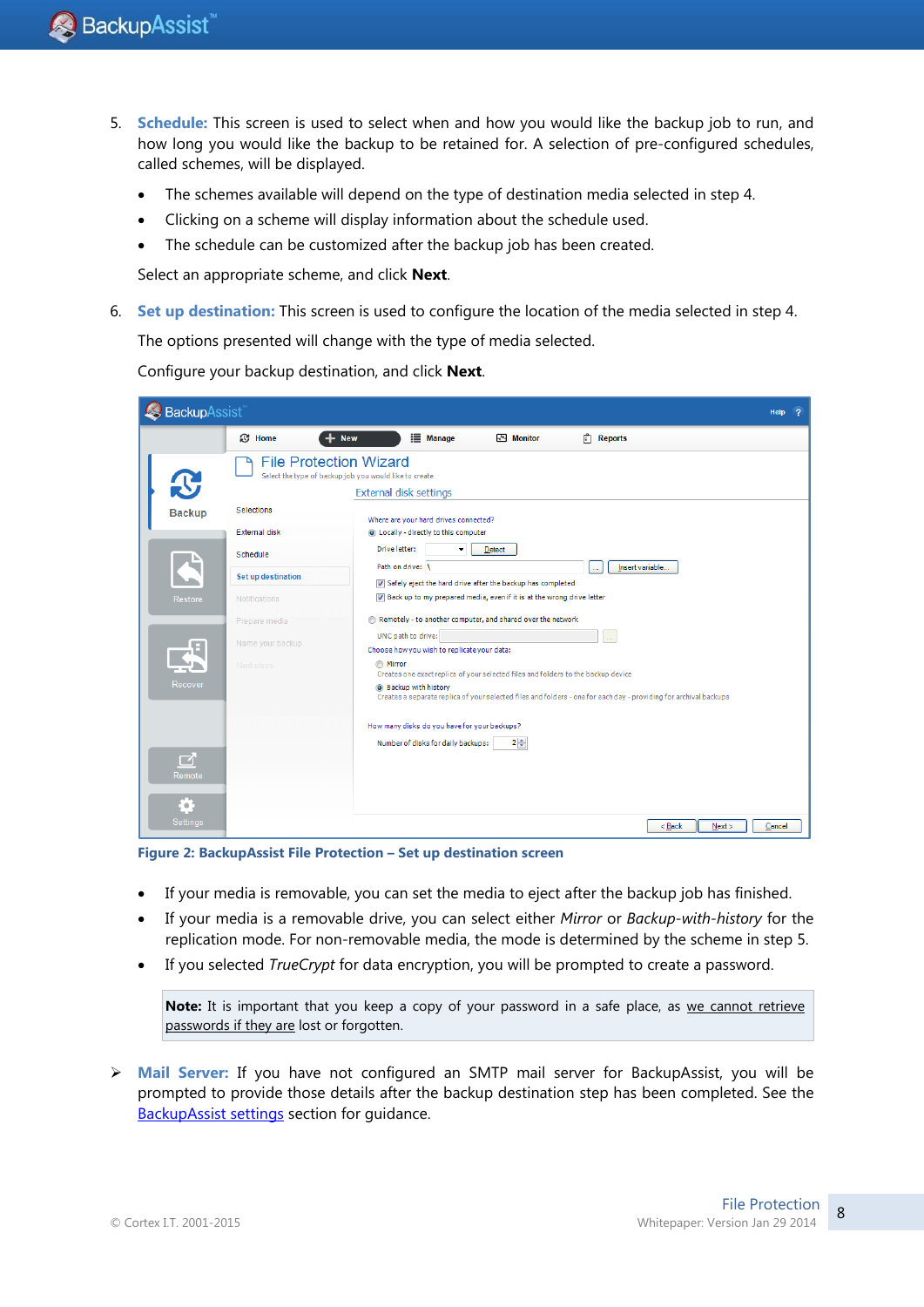7. **Notifications:** Once a backup job has completed, BackupAssist can send an email to inform selected recipients of the result. This email notification can be enabled during the creation of a backup job, if the mail server has been configured.

To enable email notifications:

- a. Select, **Add an email report notification.**
- b. Enter recipients into the **Send reports to this email address** field.
- c. Enter recipients into the **Also send reports to this email address** field. You can then select the condition under which the email should be sent, using the drop-down box.

After the backup job has been created, you can modify the notifications by adding and removing recipients, setting additional notification conditions and including print and file notification types.

To learn more about notification options, see the **BackupAssist Backup tab whitepaper.** 

8. **Prepare media:** If you selected a portable media device as your backup destination (such as an external HDD or a RDX drive) you will be given the option to prepare the media for BackupAssist. BackupAssist will write a label onto the media so that it can recognise what media has been attached, and determine if it is the correct media for your backup schedule.

To enable media detection:

- a. Select, **Let BackupAssist keep track of your media.**
- b. Select what you would like BackupAssist to do, *if the wrong media is inserted*.
- c. Select what you would like BackupAssist to do, *if new or unrecognized media is inserted*.

BackupAssist will display all removable media that are currently attached, along with a text field and drive designation drop-down box, which can be used to provide a label for the media.

To prepare your media:

- d. Enter the name and drive designation to be used for each media device listed.
- e. Select **Prepare** for each media device listed.

BackupAssist will now write the label to the media so that it is able to recognize the media and ensure that the correct media is being used on the correct day. For example, if you put an RDX drive in on Tuesday but it was labeled Wednesday, BackupAssist will warn you that the incorrect media has been detected.

9. **Name your backup:** Provide a name for your backup job, and click **Finish**.

#### **Your File Protection backup job has now been created.**

**Important:** Once a backup job has been created, it should be reviewed and run using the *Manage* menu. This menu provides additional options to configure your backup. See the section, [File Protection](#page-13-0)  backup [management,](#page-13-0) for more information.

**Important**: Once a backup job has been run and a backup created, a MANUAL test restore should be performed to ensure the backup is working as intended. To perform a test restore, refer to the sectio[n,](#page-10-0)  Restoring from a [File Protection backup.](#page-10-0)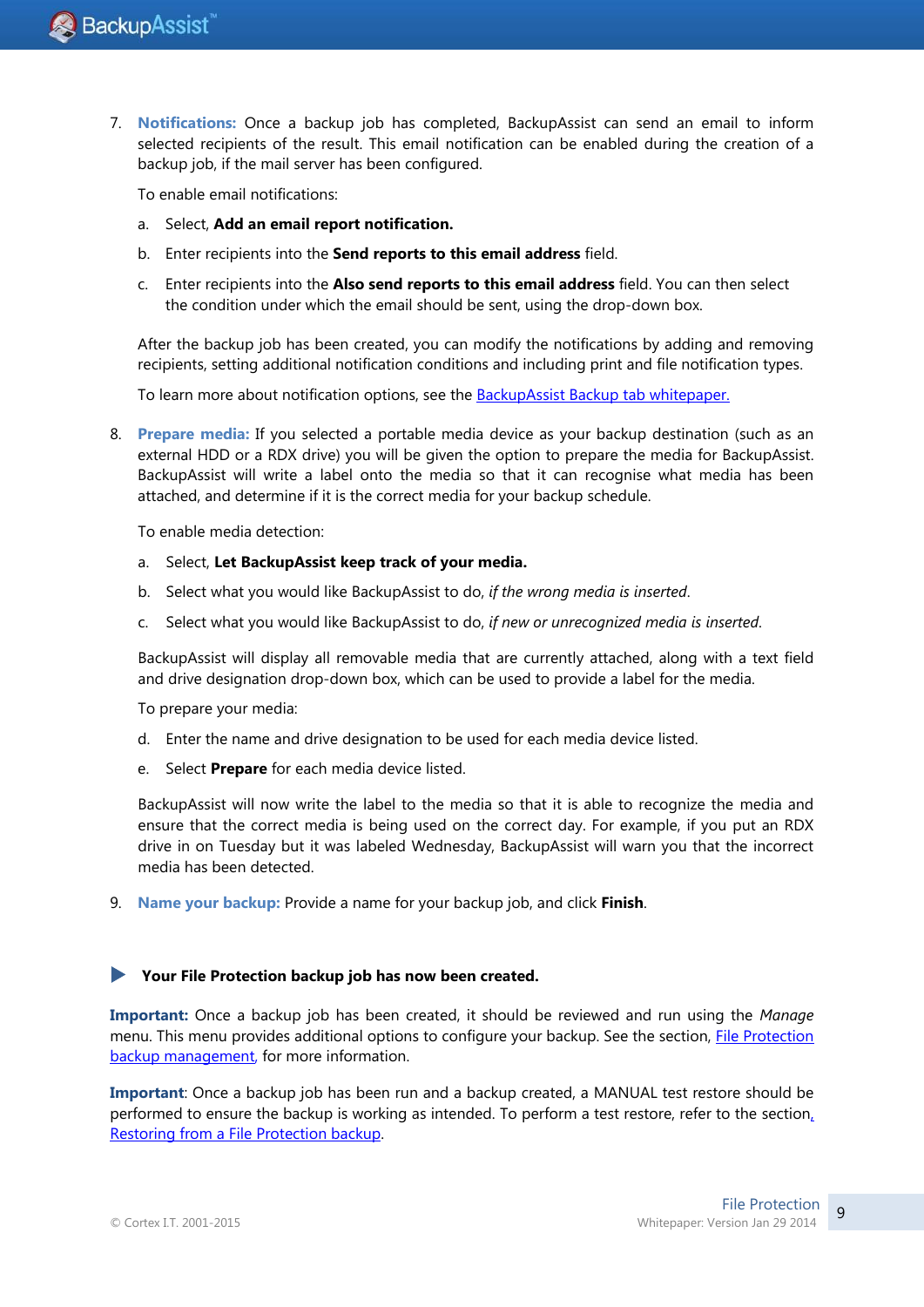# <span id="page-10-0"></span>5.Restoring from a File Protection backup



This section provides instructions on how to restore data that was backed up using BackupAssist's File Protection.

To restore data from a **File Protection** backup, start BackupAssist and follow these steps:

#### 1. Select the **Restore tab**

The *Restore tab* has a *Home page* and a *Tools menu*. The *Home page* is the default screen and the recommended starting point for performing a restore. The *Tools menu* should only be used by experienced administrators or users being assisted by technical support.

- 2. From the **Home page**, select the type of restore you want to perform. When you select one of the restore categories provided, BackupAssist will locate the corresponding backups for you.
	- *Files and folders* will display all data backups and all VSS application backups.
	- *Applications* will display backups that contain VSS applications, and exclude data only backups.
	- *Exchange*, *SQL* or *Hyper-V*, will display all backups that contain the selected application. Selecting an application type will display application specific restore tools (e.g. Hyper-V Granular Restore and SQL Restore) as well as the Restore Console.
- 3. Once you have selected the type of restore you want to perform, the *Home page* will display all backups catalogued by BackupAssist that match your selection. The backups will be grouped by the backup's source location, and by the restore tool that can be used.
	- If a backup can be used by two restore tools, it will appear in two groupings.
	- If a backup contains data from multiple locations, it will appear in a grouping for each location.

If your backup included both data and VSS applications, both will be available to restore once the backup has been loaded in step 4, regardless of the restore type selected.

|  | Select the Restore Console. |
|--|-----------------------------|
|--|-----------------------------|

| BackupAssist               |                                              |             |            |            |   |                        | Help <sub>2</sub> |                  |  |
|----------------------------|----------------------------------------------|-------------|------------|------------|---|------------------------|-------------------|------------------|--|
|                            | $\mathbb{X}$ Tools<br>$\blacksquare$<br>Home |             |            |            |   |                        |                   |                  |  |
| $\boldsymbol{\mathcal{X}}$ | Restore ▶ Files & Folders                    |             |            |            |   |                        |                   |                  |  |
|                            | D<br><b>Files on recovery</b><br>1 backup(s) |             |            |            | G | <b>Restore Console</b> |                   | $\blacktriangle$ |  |
| Backup                     | <b>Files on work</b><br>13 backup(s)<br>◢    |             |            |            |   |                        |                   |                  |  |
|                            | Job                                          | Backup<br>s | Earliest   | Latests    | G | <b>Restore Console</b> |                   |                  |  |
|                            | 图 Archive to Tape                            | 13          | 22/01/2013 | 7/02/2013  |   |                        |                   |                  |  |
| <b>Restore</b>             | Files on C:<br>◢<br>41 backup(s)             |             |            |            |   |                        |                   |                  |  |
|                            | Job                                          | Backup<br>s | Earliest   | Latests    | G | <b>Restore Console</b> |                   | Ξ                |  |
|                            | Daily Backup - Main office<br>۹              | 3           | 11/02/2013 | 13/02/2013 |   |                        |                   |                  |  |
|                            | SQL File Archiving                           | 3           | 8/02/2013  | 12/02/2013 |   |                        |                   |                  |  |
| Recover                    | File Archiving - Local Directory             | 4           | 30/11/2012 | 11/02/2013 |   |                        |                   |                  |  |
|                            | <b>SQL File Protection</b>                   | 1           | 8/02/2013  | 8/02/2013  |   |                        |                   |                  |  |

**Figure 3: BackupAssist Restore Home page – selection results**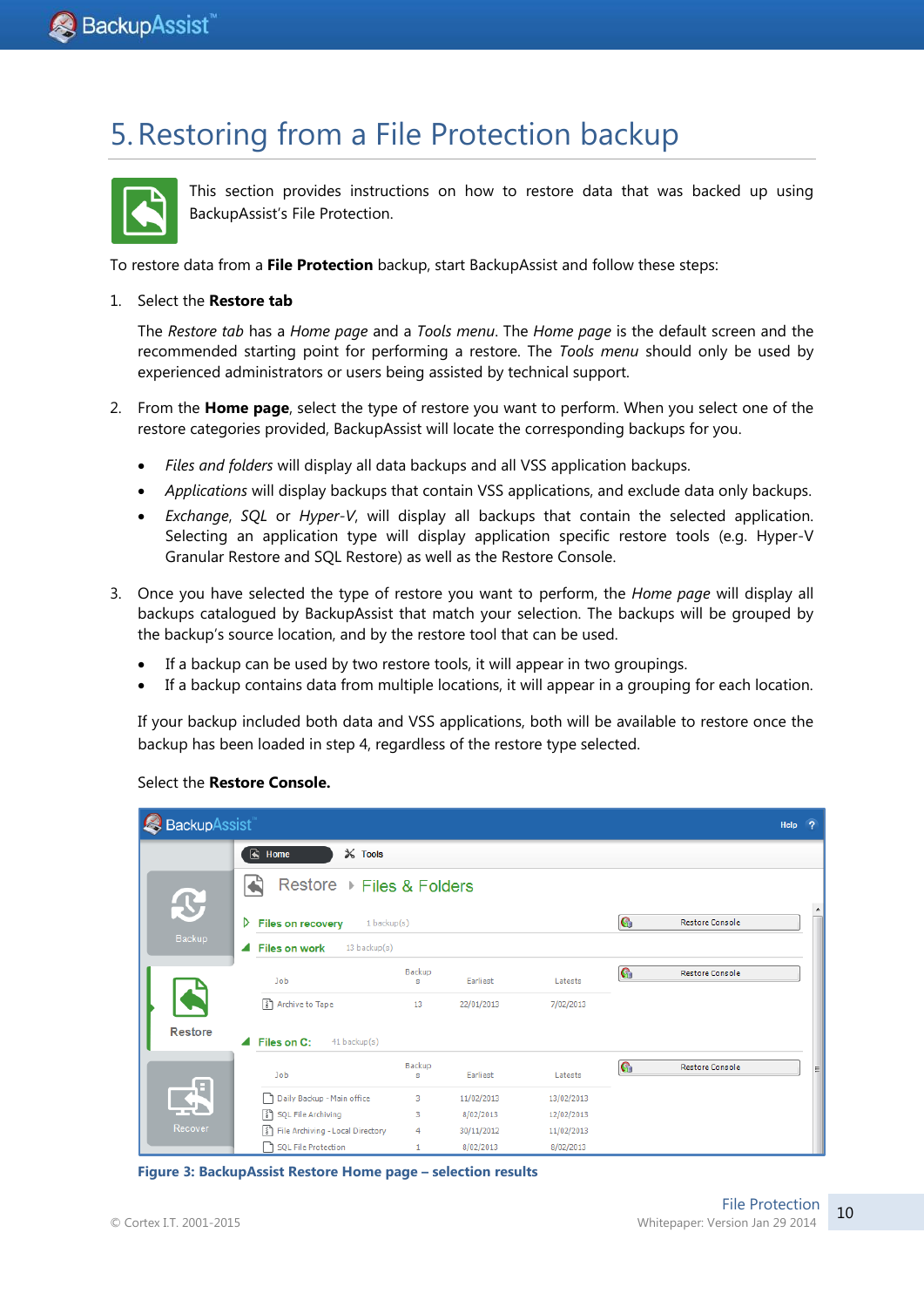#### 4. **Restore Console – backup and data selection**

The BackupAssist *Restore Console* will open and load all of the backups that were listed on the *Home page*. The next step is to locate the data you want to restore, from the loaded backups.

The Restore Console provides two tools to locate your data:

- The **Browse** tab. Select this tab if you know the backup and date you wish to restore from, or if you need to restore an entire backup set.
	- a. Use the drop-down menu to choose the backup that you want to restore from.
	- b. Use the calendar to select the date you want to restore from.
	- c. Use the middle panes to expand the backup set.
	- d. Select the data to restore.
	- e. Click **Restore to** at the bottom right of the window.
- The **Search** tab. Select this tab to search all of the loaded backups for the data you want to restore. You can display data filtered by name, date, size and type, for all backups. The results can be compared (e.g. the dates of two files) to identify the correct data selection.
	- a. Enter your search term (The search accepts wild card searches, such as *\*.log* or *\*.doc*).
	- b. Select a filter/s if required.
	- c. Click the *Search* button.
	- d. Select the data to restore.
	- e. Click **Restore to** at the bottom right of the window.

| <b>BackupAssist Restore Console</b>                                |                                                                    |                                  |                        |                     | <b>Backup</b> Assist |
|--------------------------------------------------------------------|--------------------------------------------------------------------|----------------------------------|------------------------|---------------------|----------------------|
| Coad backups 13 backups loaded (X) Clear                           |                                                                    |                                  |                        |                     | <sup>2</sup> Help    |
| <b>Browse</b><br><b>R</b> File search                              |                                                                    |                                  |                        |                     |                      |
| Select a backup to browse:                                         | Contents of File Protection - Local Directory - 10/12/2012 10:00:( |                                  | Folder details         |                     |                      |
| File Protection - Local Directory<br>۰                             | $\Box$ OS (C:)<br>Data to backup                                   |                                  | Name<br>Data to backup | Type<br><b>Size</b> | Last Mod             |
|                                                                    | <b>EVILLE</b> PDF<br>$\overline{+}\overline{\mathbf{V}}$ Templates |                                  |                        |                     |                      |
| December 2012<br>$\triangleleft$                                   |                                                                    | BackupAssist - Restore           |                        |                     |                      |
| Mon Tue Wed Thu Fri Sat Sun                                        |                                                                    | <b>Load backups</b>              | BackupAssist           |                     |                      |
| 10 <sup>10</sup>                                                   |                                                                    | Select backups to restore        |                        |                     |                      |
|                                                                    |                                                                    | Load all known backups<br>Sé     |                        |                     |                      |
|                                                                    |                                                                    | G<br>Load known backups - last:  | $5\frac{1}{x}$         |                     |                      |
|                                                                    |                                                                    |                                  |                        |                     |                      |
|                                                                    |                                                                    | Load backups from tape<br>區      |                        |                     |                      |
|                                                                    |                                                                    | R<br>Browse for backups          |                        |                     |                      |
|                                                                    |                                                                    |                                  |                        |                     |                      |
|                                                                    |                                                                    | $\infty$<br>Clear loaded backups |                        |                     |                      |
| <b>Backup details</b><br>File Protection - Local Directory<br>Job: |                                                                    | 13 backups loaded                |                        |                     |                      |
| 10/12/2012 10:00 PM<br>Date:<br>Media: Mirror                      |                                                                    |                                  |                        |                     |                      |
| Original location:                                                 |                                                                    |                                  | OK                     |                     |                      |
| C: \Backups\File Protection - Local Directory\                     |                                                                    |                                  |                        |                     |                      |
|                                                                    |                                                                    |                                  | $\leftarrow$           | m.                  |                      |
| List backed up files                                               |                                                                    |                                  |                        |                     | Restore to           |

**Figure 4: BackupAssist Restore Console – backup and data selection**

If the backup is not present, or if you wish to load additional backups, select the **Load backups** option. Click **Load all known backups** to load all backup catalogues.

For more information about data selection, refer to the Restore [tab whitepaper.](http://www.backupassist.com/education/whitepapers/restore_whitepaper.html)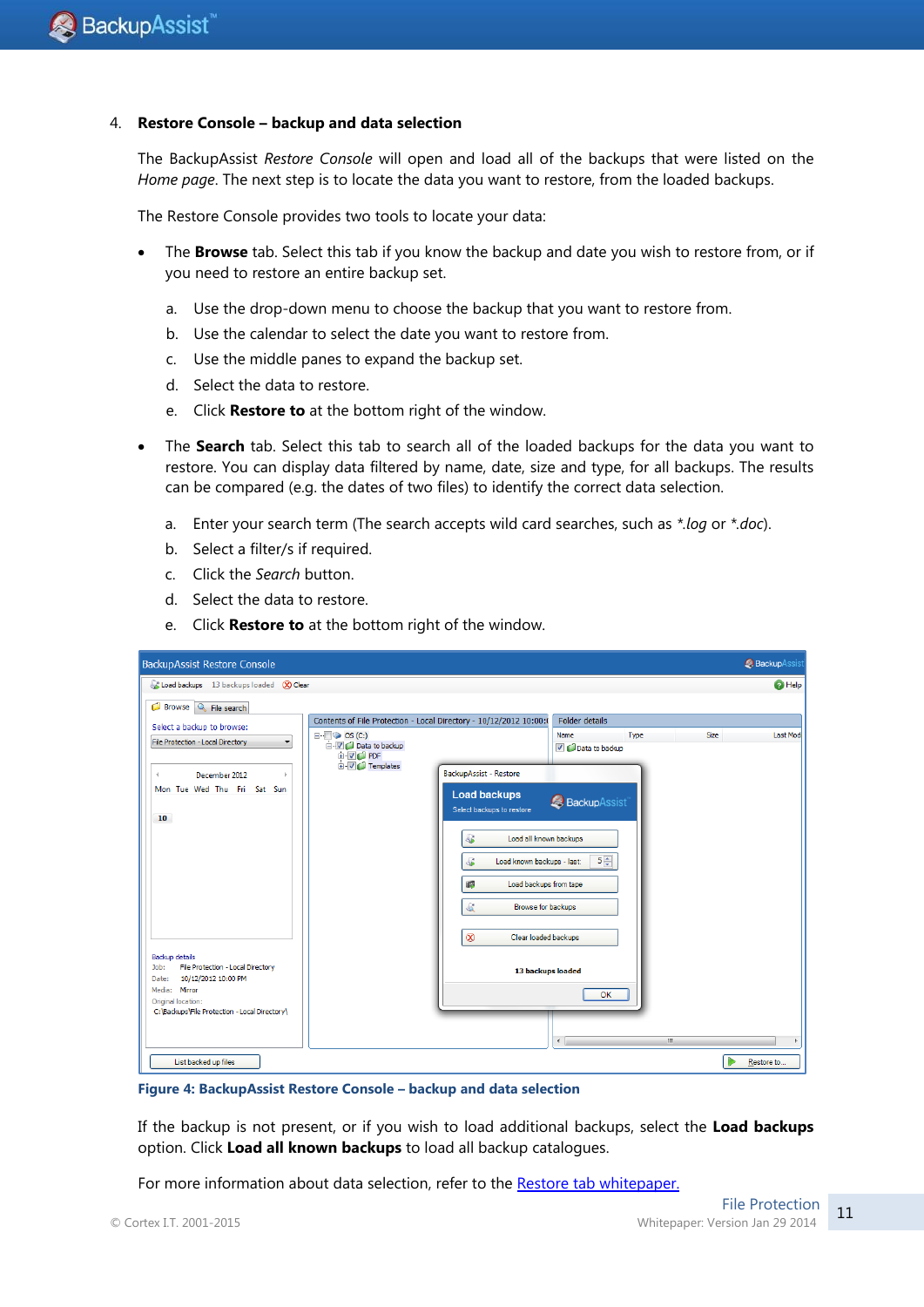#### 5. **Restore Console – restore destination selection**

When you select *Restore to,* a window will open showing the *Backup location,* the *Restore to* destination and the *Restore options*.

| You are about to restore the following files and applications                                                                                                                                  | BackupAssist                                                                          |
|------------------------------------------------------------------------------------------------------------------------------------------------------------------------------------------------|---------------------------------------------------------------------------------------|
| From backup location                                                                                                                                                                           | Progress                                                                              |
| C: \Daily backups\Friday\C\Data to backup\graphics<br>C:\Daily backups\Friday\C\Data to backup\C\Data to backup\Templates<br>C:\Daily backups\Friday\C\Data to backup\PDF\old\SOURCE DOCUMENTS |                                                                                       |
| Backup location:<br>Restore to: Original location:<br>An alternate backup location<br>The original backup location<br>An alternate backup location                                             | Restore options:<br>Overwrite existing files<br>۰<br>Restore NTFS security attributes |
| Create a log file listing all processed files<br>V Queue all backup jobs when a restore is running<br>$\overline{\mathbf{v}}$                                                                  |                                                                                       |
|                                                                                                                                                                                                | Restore<br>Cancel                                                                     |

**Figure 5: BackupAssist Restore Console – restore destination**

- a. Review **Backup location:** Change the selection if the backup was moved after it was created.
- b. Review **Restore to:** Leave the *Original location* selected or chose an *Alternative path*.

Restoring to an alternate location will use a minimal path. For example, restoring a single file to an alternate location will copy the file to the location without re-creating the original folder structure.

- c. Review the **Restore options:**
	- Select *Overwrite all existing files*, *Do not overwrite existing files* or *Only overwrite older files*.
	- The option, *Restore NTFS security attributes* will be selected by default. See the [File Protection Advantages](#page-3-0) section for information on NTFS attributes.
- d. Selecting *Create a log file listing all processed files*, will create a file that lists the success or failure of each file. The log is opened by selecting the log file's link in the backup report.
- e. *Queue all backup jobs when a restore is running*, is selected by default.
- f. Click the **Restore** button to restore your data.
	- If BackupAssist cannot access the backup location you will be prompted to either connect the appropriate media or specify an alternate location where the backup can be found.
	- The restore will run from the destination window and a **Report** link will appear once the restore has finished.
- g. Select **Done**.

#### **Your File Protection restore has now been completed.**

**Important:** Only backups made with BackupAssist v5.3 or later will show up in the Restore Console.

**Important:** The Restore Console can restore encrypted files, but you will need to supply the password. It is important that you keep a copy of your password in a safe place, as we cannot assist you with opening password encrypted files if your password is lost or forgotten.

**Helpful hint:** These instructions explain how to restore data using the *BackupAssist Restore console*. If you do not have BackupAssist installed and need to restore a *File Protection* backup, you can browse to the location of your backup using Windows Explorer and copy the required files to any location.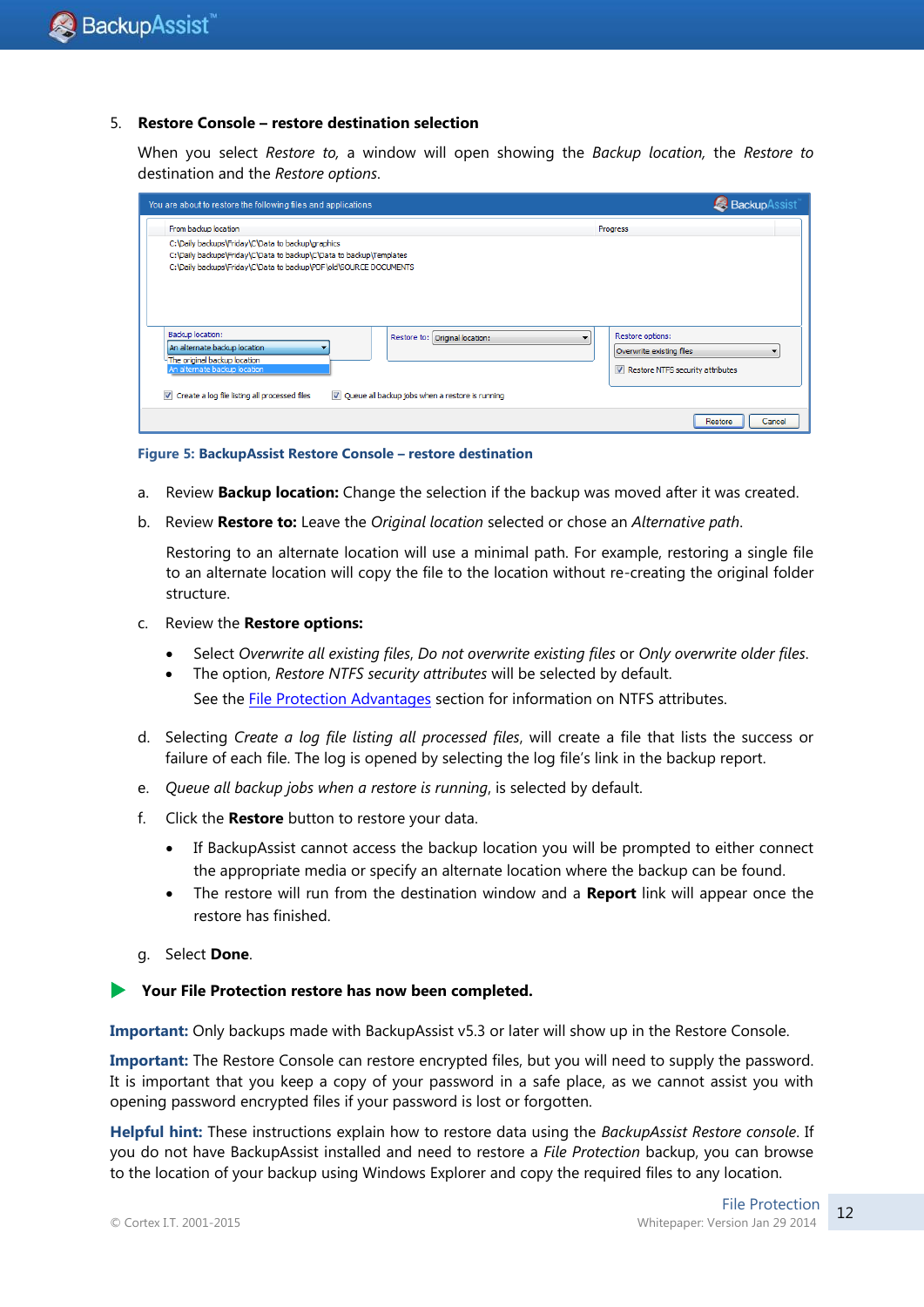# <span id="page-13-0"></span>6. File Protection backup management



Once you have created a backup job, you can modify the settings and access advanced configuration options using the *Manage* menu.

To access the backup management screen:

- 1. Select the BackupAssist, **Backup tab.**
- 2. Select **Manage** from the top menu. A list of all backup jobs will be displayed.
- 3. Select the backup job you want to modify, and select **Edit.**
- 4. Select the required configuration item on the left. Key configurations are described below.

## Manually running a backup job

All new and modified backup jobs should be manually run to ensure they work as intended.

- 1. Select the backup job, and select *Run*.
- *2.* You will be prompted to *Rerun a past backup* or to *Run a future backup now.*
- 3. When the backup job starts, the screen will change to the *Monitor* view.
- 4. Once the backup has been completed, select the *Report* button and review the results.

#### Destination: Enabling single-instance store

*Removable media backups* created with the *Backup-with-history* mode selected can be configured to use *single-instance store*, so that only one unique copy of each file is stored on the backup destination. Single-instance store is enabled by default. Backups cannot use single-instance store when the backup is saved on a ReFS formatted destination (e.g. Windows Server 2012).

To modify this setting:

- a. Select **Destination** from the left menu and expand **Replication Mode Options**.
- b. Check the option, **Use the single-instance store**.



**Figure 6: Manage backup – Removable media, destination screen**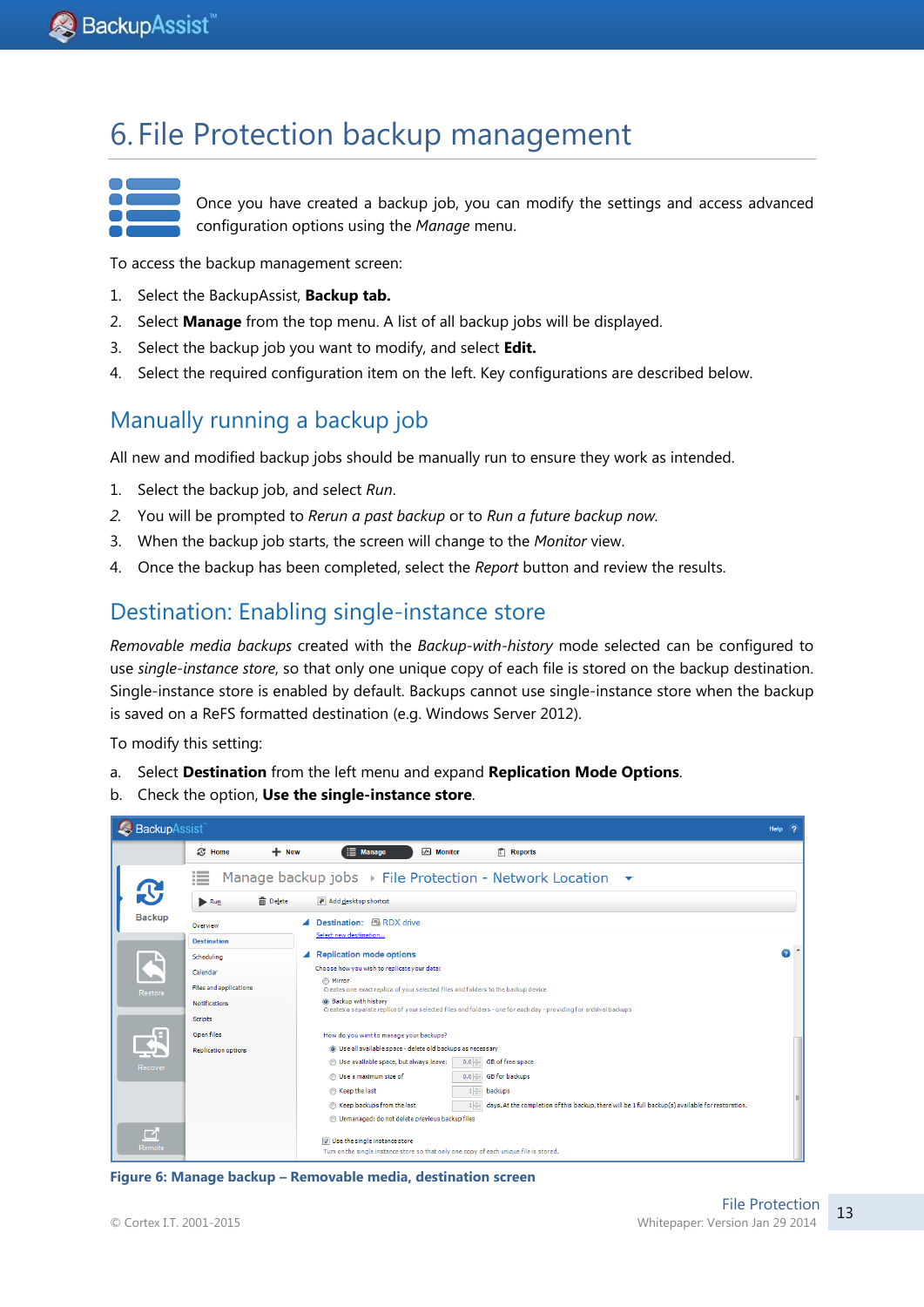## **Scheduling**

Selecting *Scheduling* will display the **Scheduling options.** You can use this screen to change the default time and days of your scheme's daily backups. If you selected a scheme with archive backups (e.g. weekly, monthly), you can specify when each archive backup will run. The current scheme is shown, along with two pop-up menus: *Select a new schedule* and *Customize schedule*.

**Select a new Schedule:** This will display the pre-configured backup schemes that you chose from during the creation of your backup job. The selections available will depend on the type of destination media you have selected. You can select a different scheme using this option.

**Customize schedule:** This selection can be used to modify each backup within your current schedule. The customizations available will depend on the type of backup media used. For File Protection backups, the *Method* field can only be set to *Automatic*. This is because single-instance store provides the benefit of incremental backups in a full backup format. This technology is managed by BackupAssist and does not require further modification.

For additional information on the *Scheduling* screen, please refer to the **Backup tab whitepaper.** 

## Files and applications

If your backup job contains a Hyper-V guest with an Exchange Server, the authentication information for the guest should be entered into the **Exchange VM Detection** tab. Select the **File and applications** > **Exchange VM Detection** tab.

With these credentials, BackupAssist can detect what guests have an Exchange Server, and list the EDB file available for each guest when you perform a restore using the Exchange Granular Restore console

The Hyper-V process is automated but the restore requires both the *Exchange Granular Restore Addon and the Hyper-V Granular Restore Add-on* licenses.

| BackupAssist                                |                                                                                                                                                |                                                                                                                                                                |                                                                                                                                                                                                                                                                                                                 |                                                                                                                                                        |               | Help <sub>2</sub>       |
|---------------------------------------------|------------------------------------------------------------------------------------------------------------------------------------------------|----------------------------------------------------------------------------------------------------------------------------------------------------------------|-----------------------------------------------------------------------------------------------------------------------------------------------------------------------------------------------------------------------------------------------------------------------------------------------------------------|--------------------------------------------------------------------------------------------------------------------------------------------------------|---------------|-------------------------|
|                                             | <b>&amp; Home</b><br>$+$ New                                                                                                                   | $\equiv$ Manage                                                                                                                                                | Monitor                                                                                                                                                                                                                                                                                                         | $\left  \vec{x} \right $<br><b>Reports</b>                                                                                                             |               |                         |
| $\mathbf{C}$                                | 這<br><b>命</b> Delete<br>$\blacktriangleright$ Run                                                                                              | Prepare media                                                                                                                                                  | Manage backup jobs > File Protection - Network Location $\rightarrow$<br>Add desktop shortart                                                                                                                                                                                                                   |                                                                                                                                                        |               |                         |
| <b>Backup</b>                               | Overview                                                                                                                                       | Files and applications                                                                                                                                         | <b>Exclusions</b><br>C Refresh □ Check selections □ Add network path   H Estimate size                                                                                                                                                                                                                          | <b>Exchange VM Detection</b>                                                                                                                           |               | 6<br>Q <sub>e</sub> Key |
| Restore<br>Recover<br>$\Box$<br>Remote<br>0 | <b>Destination</b><br>Scheduling<br>Calendar<br><b>Files and applications</b><br>Notifications<br>Scripts<br>Open files<br>Replication options | $\mathbf{H} \cdot \blacksquare$ OS (C:)<br><b>E-</b> Work<br><b>d</b> -□令 temp<br><b>E</b> htdocs<br><b>E-</b> Work or (E:\)<br><b>E</b> - <i>V</i> Sql Server | Name<br><b>D</b> analysis<br><b>B</b> <i>Apps</i><br><b>BACKUP</b><br>backup kiln<br><b>Backups</b><br>Config.Msi<br>$\Box$ $\Box$ dell<br><b>Drivers</b><br>Exchange<br>File Share<br>$\Box$ $\Box$ Files<br><b>D</b> <i>Intel</i><br>$\Box$ $\Box$ kiln<br>Mail archive<br>MSOCache<br>New folder<br>PerfLogs | Type<br>SRecycle.Bin<br>A5 Head office<br><b>BAK EGR</b> data<br>Daily backups<br>Data to backup<br>deactivation<br>Debugger.6.4.4.x86<br>OtherDrivers | <b>Size</b>   | Last modified           |
| <b>Settings</b>                             |                                                                                                                                                |                                                                                                                                                                |                                                                                                                                                                                                                                                                                                                 |                                                                                                                                                        | Apply changes | Cancel                  |

**Figure 7: Manage backup jobs screen – File and applications option**

14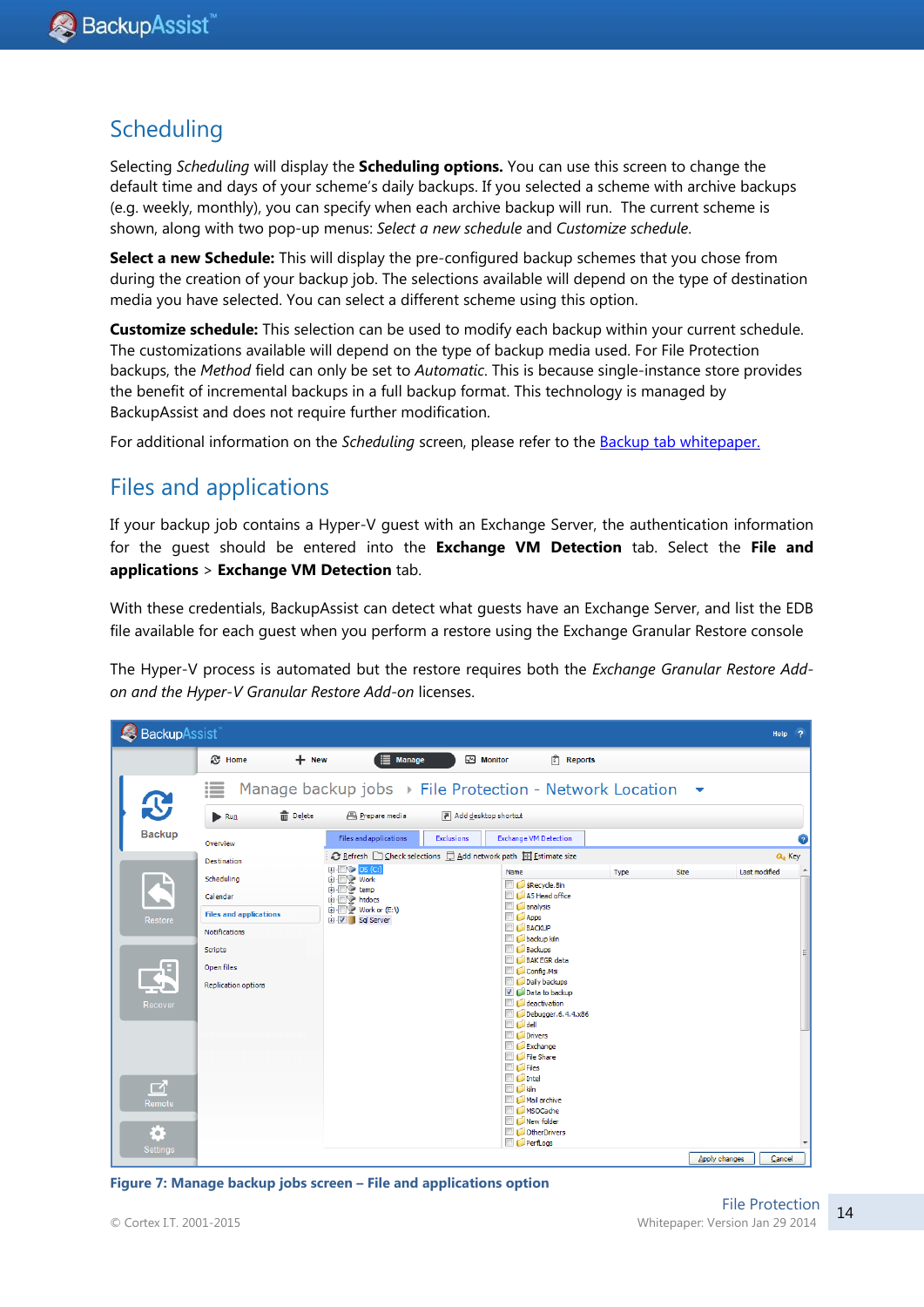# 7. File Protection backup report

BackupAssist File Protection reports are very similar to those created from other backup engines. Some sections, however, are unique to File Protection and explained in greater detail below.

The **File Replication** section of the backup report, outlines how much data was backed up, how many files were backed up and includes details about single-instance store (if enabled).

The details outlined in the File Replication section include:

- **Total file count**: The total number of files that were selected for backup.
- **Files copied**: The actual number of files copied during the backup. If no files have been modified or no new files have been added since the last backup, BackupAssist will not copy them to your backup destination.
- **Files where no copy required**: If single-instance store is enabled, files that have not been changed since the last successful backup do not need to be copied to your backup destination.
- **Total size**: The total size of a full backup (i.e. all files selected for backup).
- **Size of files copied**: The amount of data that actually needed to be copied for this backup (i.e. new or modified data not already present at the backup destination).
- **Size of files where no copy required**: The total size of the files that did not need to be backed up due to single-instance store.

**The Media Usage section** of the backup report provides a list of File Protection backups stored at the backup's destination. This list can help you determine the number of backups stored on a device that you can restore from, and monitor the amount of free space available.



#### **Figure 8: File Protection backup report**